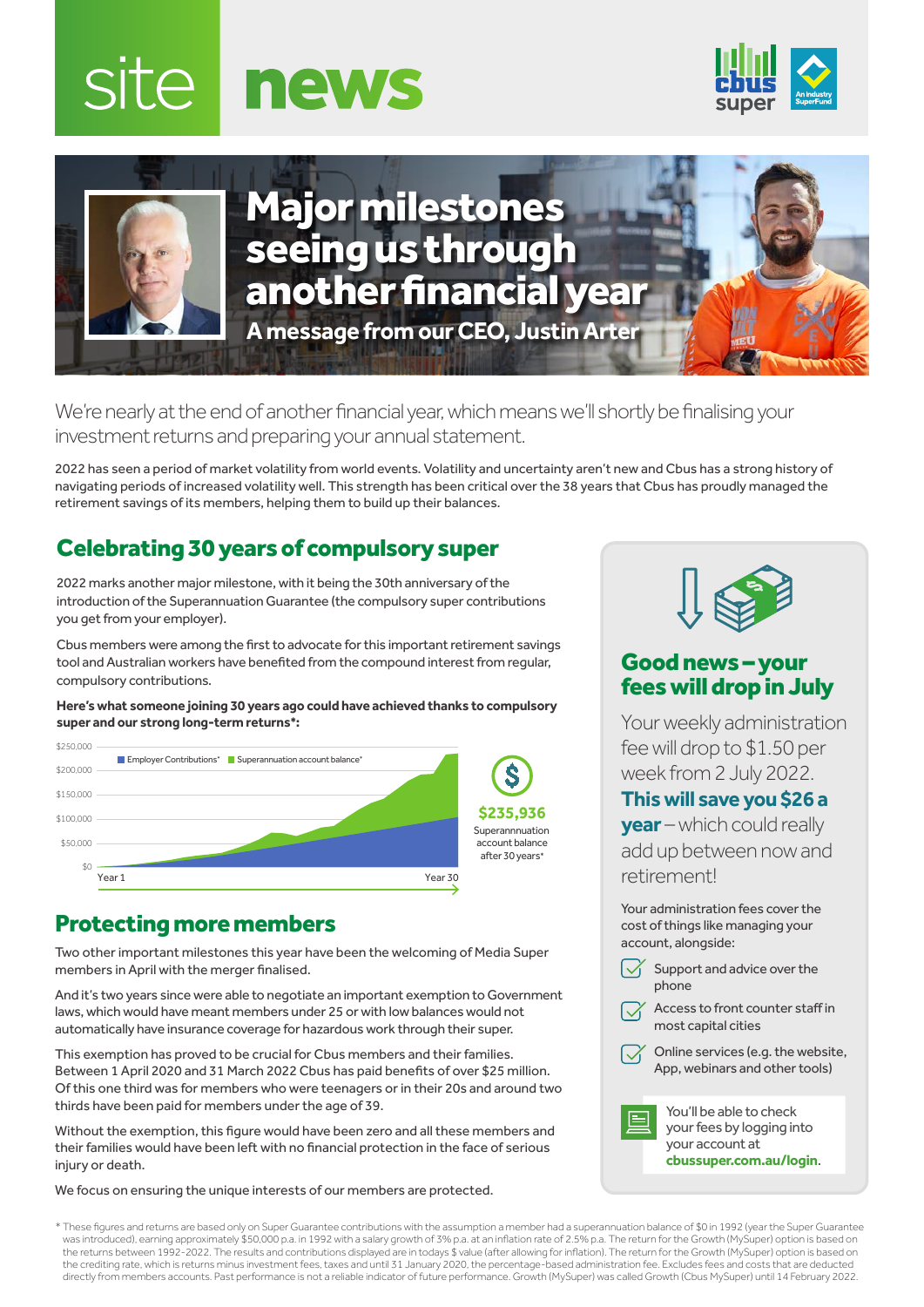# Market update

Markets have reacted as the impacts of Russia's invasion of Ukraine continue to unfold around the world. Find out how to keep your investments on track through these uncertain times.

The Russian invasion of Ukraine has been felt around the world, and many nations have applied sanctions and other trade restrictions on Russia in efforts to help manage Russia's ongoing military response. Shareholders, employees, regulators, and activists have also responded, using their influence to hold companies to account for their actions on environment, social and governance (ESG) grounds.

Russia is a relatively small market globally, yet it's a major producer of several commodities including natural gas and crude oil. There have been material price increases in these products on the back of future supply concerns, which are likely to remain in play for quite some time. This has inflamed already-growing

inflation in most economies, adding to pressures on the cost-ofliving and corporate margins.

Volatility has increased, and members with super invested in higher risk options, such as High Growth, Growth Plus, Growth and Australian and Overseas shares, will generally see larger swings in their returns during periods of volatility due to a greater exposure to shares.

However, despite this volatility increase, Australian and international share markets have remained relatively resilient, highlighting the need to focus on long-term returns when considering your superannuation and retirement goals.

## Remember that super is a long-term investment

There are important factors to think about when looking at where your super's invested. This includes:

- $\sqrt{ }$  Your investment time frame.
- $\overrightarrow{\gamma}$  The potential future impact of making a change based on short-term ups and downs.
- $\sqrt{\phantom{a}}$  Do vou need advice? We can help at no extra cost.

Don't feel you have to make these decisions alone. Cbus Advice Services can help you work through all the questions you need to consider before you change how your super is invested. Call us on **1300 361 784** (option **4**) to get the ball rolling or visit **[cbussuper.com.au/getadvice](https://www.cbussuper.com.au/getadvice)**.

## Riding out market volatility waves



Periods of negative returns are expected from time to time. We construct our investment options to meet their investment objectives over the long-term.

The resilience of this approach has been reinforced through many past market shocks. This includes the acute phase of the COVID-19 pandemic in 2020 where Cbus delivered a positive return in the 2019/20 financial year, while many other funds entered negative territory.

# Focus on your future investment goals



Whilst past performance is not a reliable indicator of future performance, history has shown that markets tend to recover over time. This recovery can sometimes happen quickly, so it's important to maintain a longer-term focus when considering your super.

Remember not to let short-term market movements influence your long-term investment goals.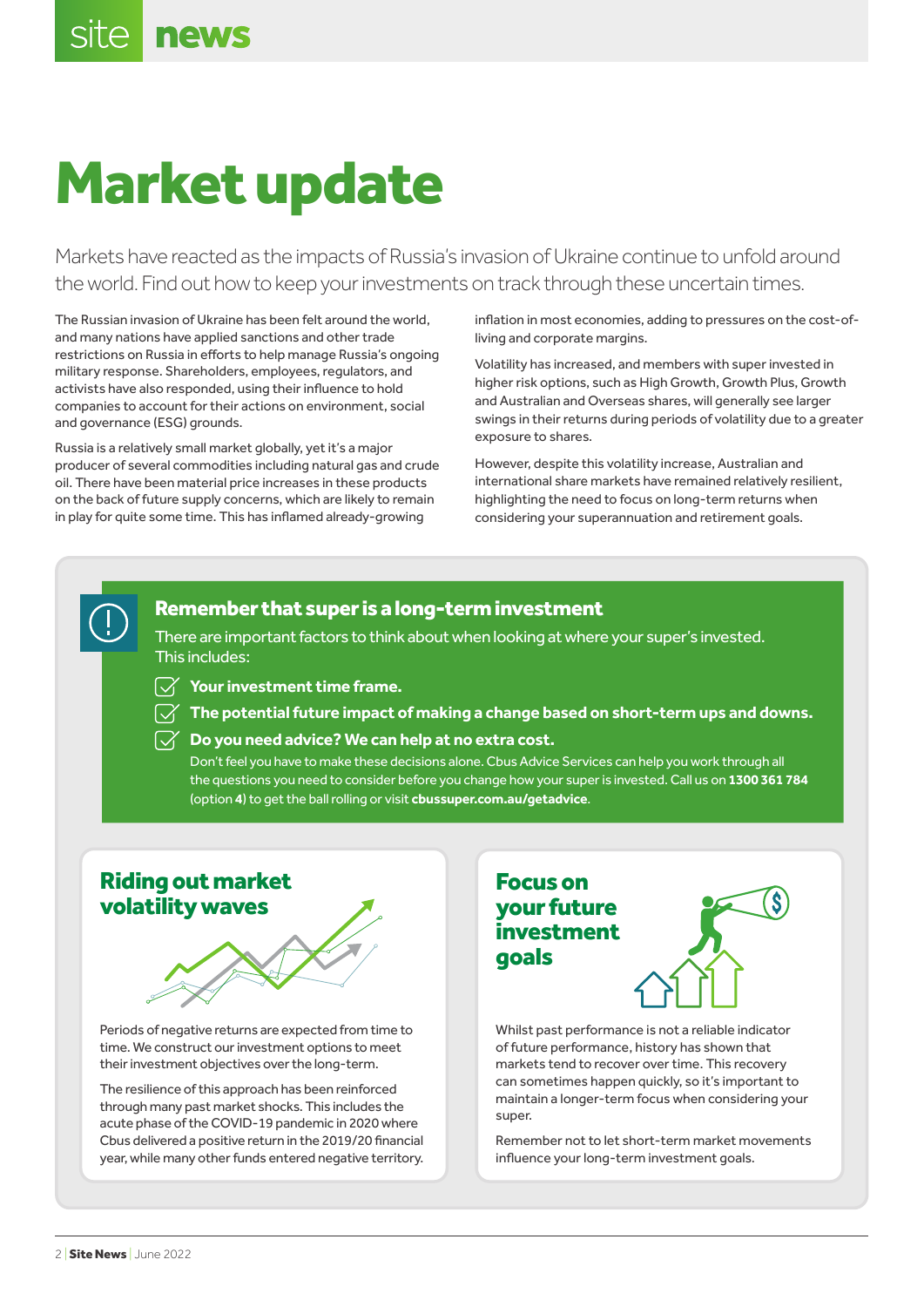## site **news**



# Supporting the construction industry

As we continue to adapt and 'live with Covid', it's important to acknowledge the devastating impacts of the pandemic for many businesses. This includes the construction industry.

Cbus is proud to support the construction industry and its workers. We will continue to play an active role in creating jobs for our members and protecting the future of the industry. Our various investment projects have created over 100,000 jobs\*. We are dedicated to leveraging our unique position within the industry to find investment opportunities that will help lead to the creation of many more jobs in the future.

> **We're here for you.**Cbus Coordinators are in every state and territory, ready to answer your super questions. Check the back page of this newsletter or visit **[cbussuper.com.au/contact](https://www.cbussuper.com.au/contact)** for details of your local Cbus Coordinator.

\* Estimated jobs since 2006 to 30 June 2021 based on inductions for completed and committed developments.



† The return for the Growth (MySuper) option is based on the crediting rate, which is returns minus investment fees, taxes and until 31 January 2020, the percentage-based administration fee. Excludes fees and costs that are deducted directly from members accounts. Past performance is not a reliable indicator of future performance. Growth (MySuper) was called Growth (Cbus MySuper) until 14 February 2022.

‡ (Median) SuperRatings SR50 Balanced FCR Survey, 30 April 2022. SuperRatings is a ratings agency that collects information from super funds to enable performance comparisons – visit [superratings.com.au](http://www.superratings.com.au).